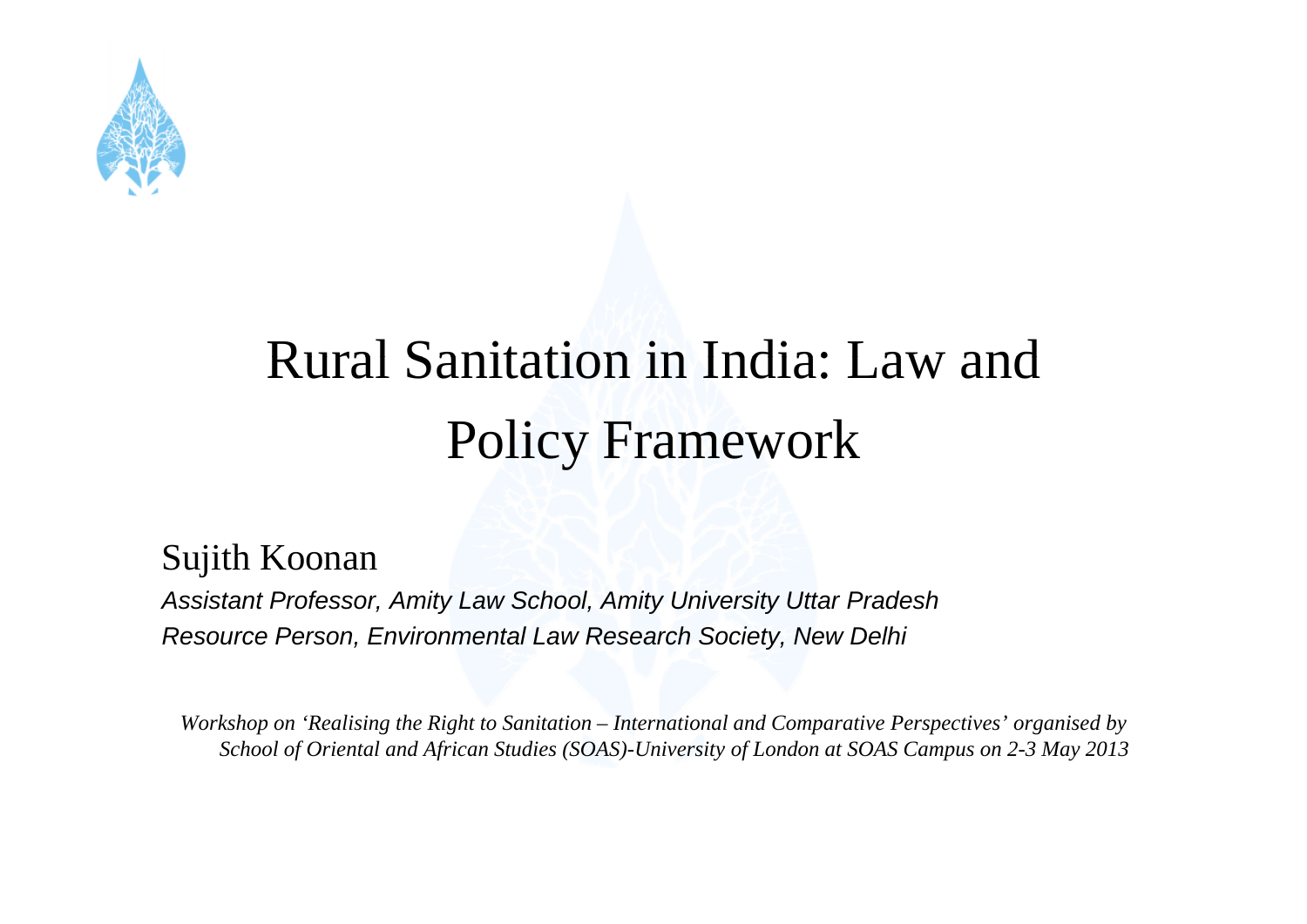## Sanitation landscape in rural India

- Open defecation around 74%
- Manual scavengers over 700,000 Indians belonging to lower castes
- No system for disposal of solid and liquid waste
- Implications
	- Right to health
	- Right to education
	- Dignity
	- Physical and sexual attack on women while going for open defecation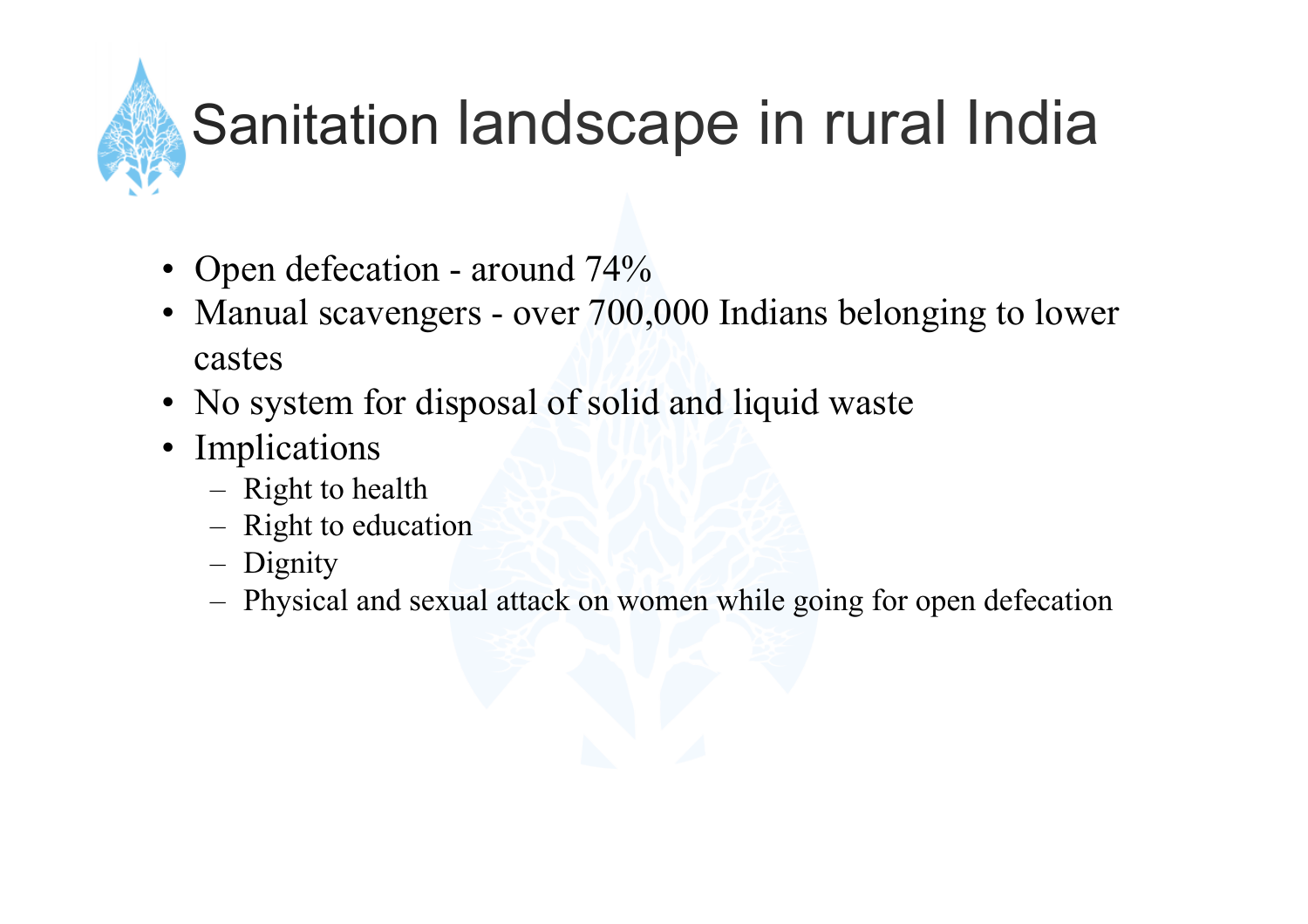

## Concept of sanitation

#### Sanitation beyond toilets Personal hygiene, home sanitation, safe water, garbage disposal, excreta disposal and waste water disposal.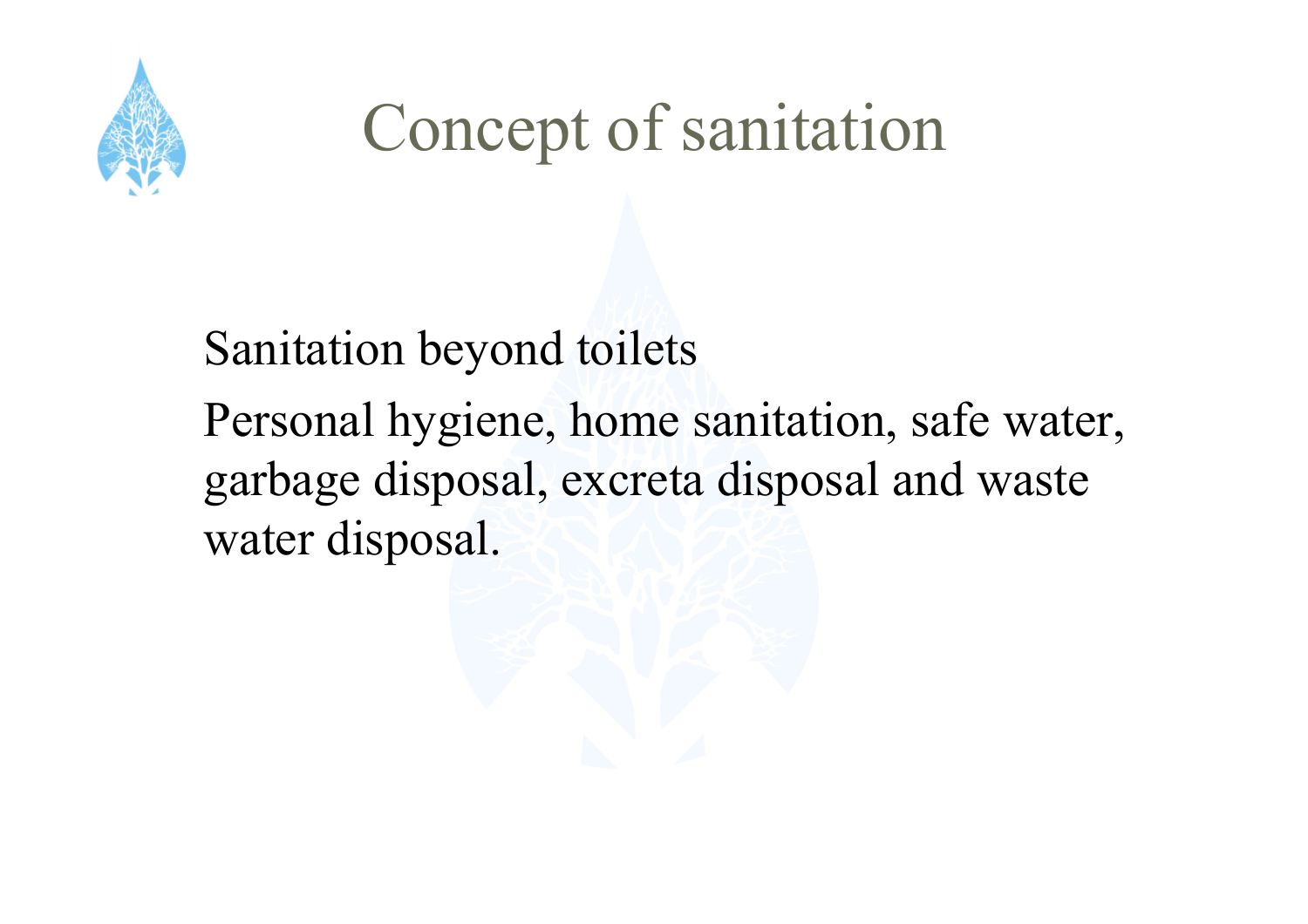

## Constitutional framework

- Sanitation is a state subject: Entry 6 of List II 'public health and sanitation'
- 73<sup>rd</sup> Amendment Art. 243 G, Eleventh Schedule
- Article 47 (DP: improvement of standard of living and public health)
- Article 21 (fundamental right to life)
	- Right to sanitation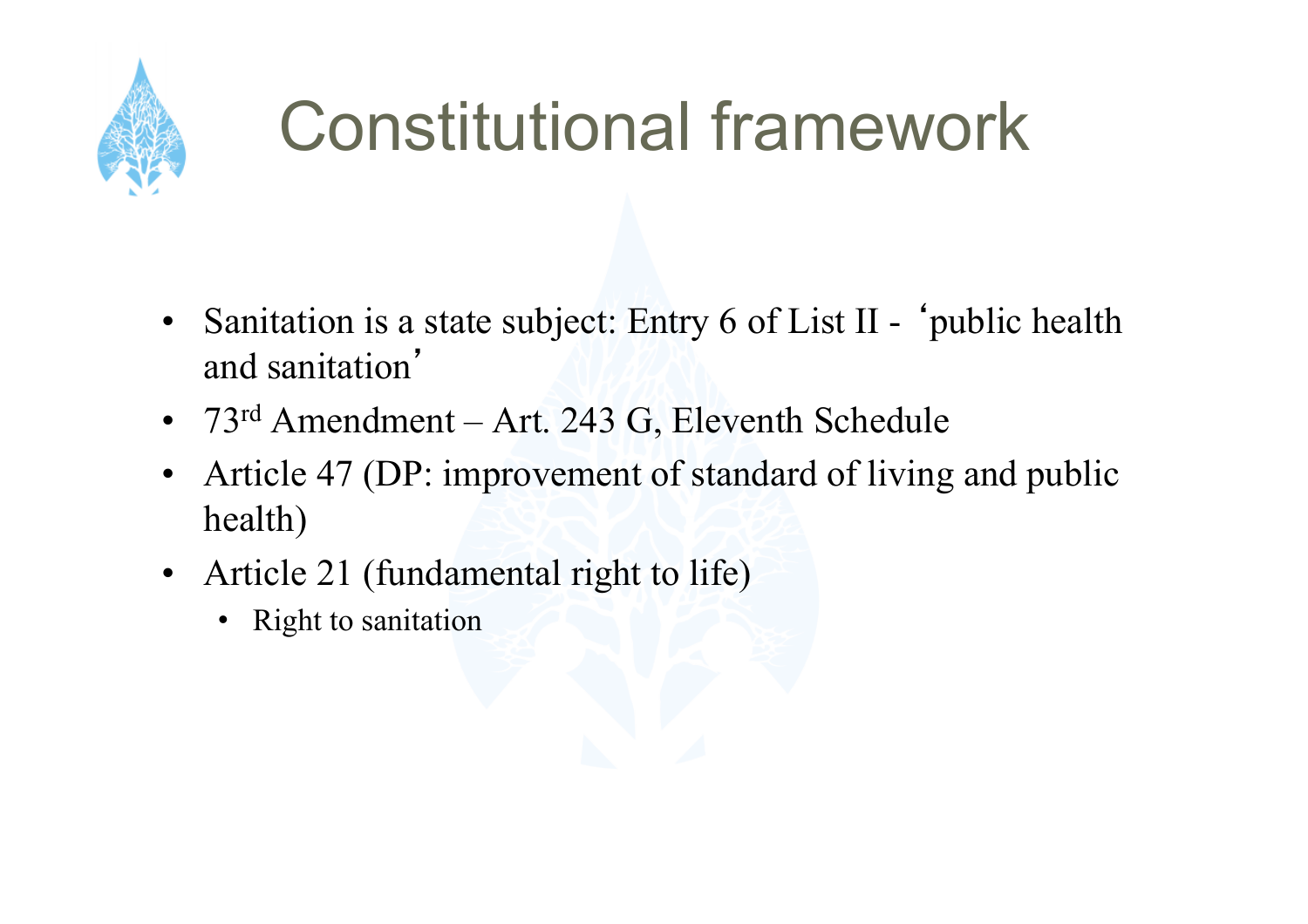

### **Statutes**

- Panchayat laws, Water supply and sewerage laws
	- Enabling laws
- Environmental law
	- Waste disposal
- Law prohibiting manual scavenging
	- Provisions relating to sanitation facilities such as water-seal latrines and public toilets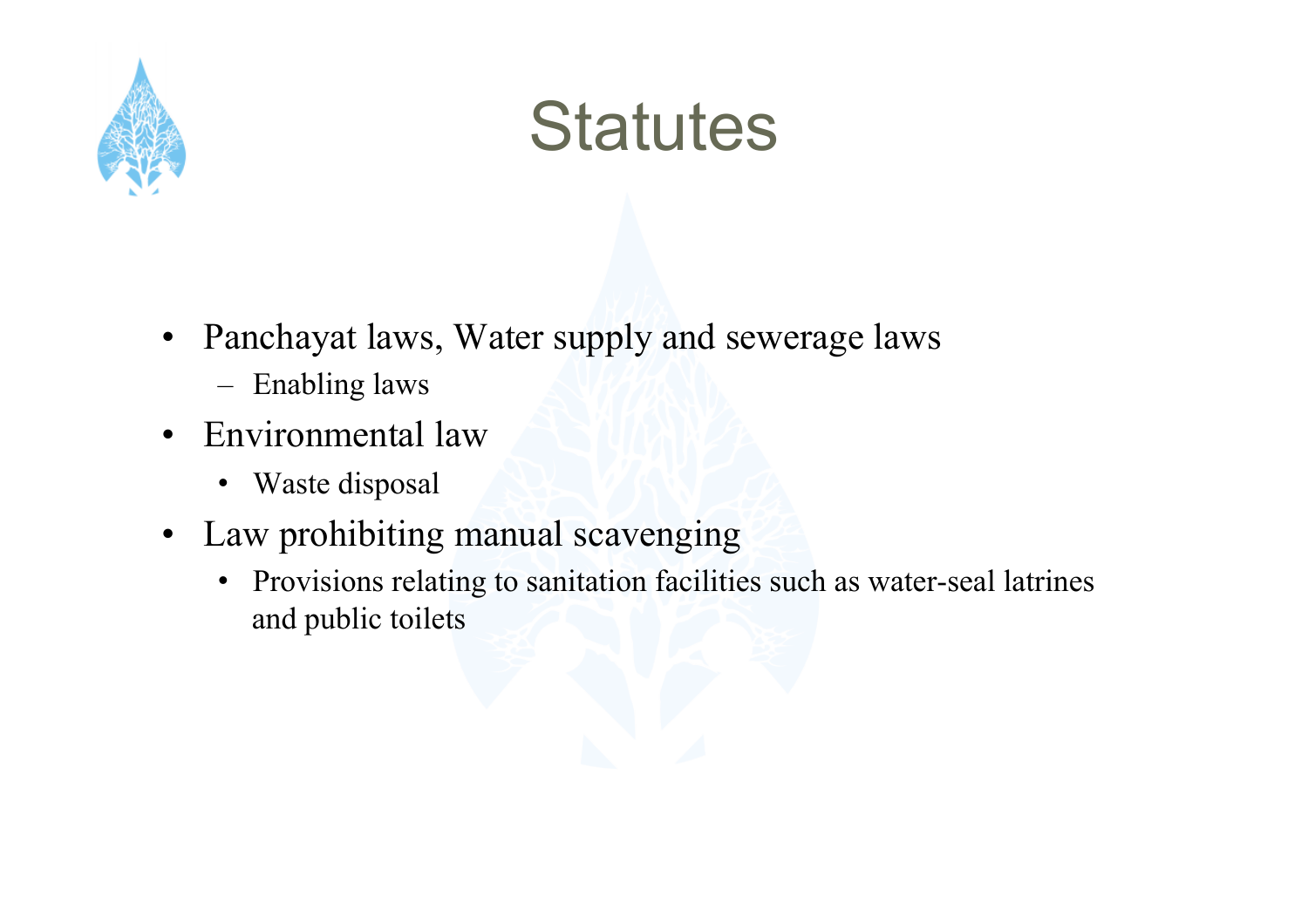

# Policy framework

- Central Rural Sanitation Programme 1986
	- Supply oriented approach Subsidy
- Total Sanitation Campaign since 1999
	- Demand oriented
- *Nirmal Bharat Abhiyan*, 2012
- Provision of Urban Amenities in Rural Areas (PURA)
	- Public-Private Partnership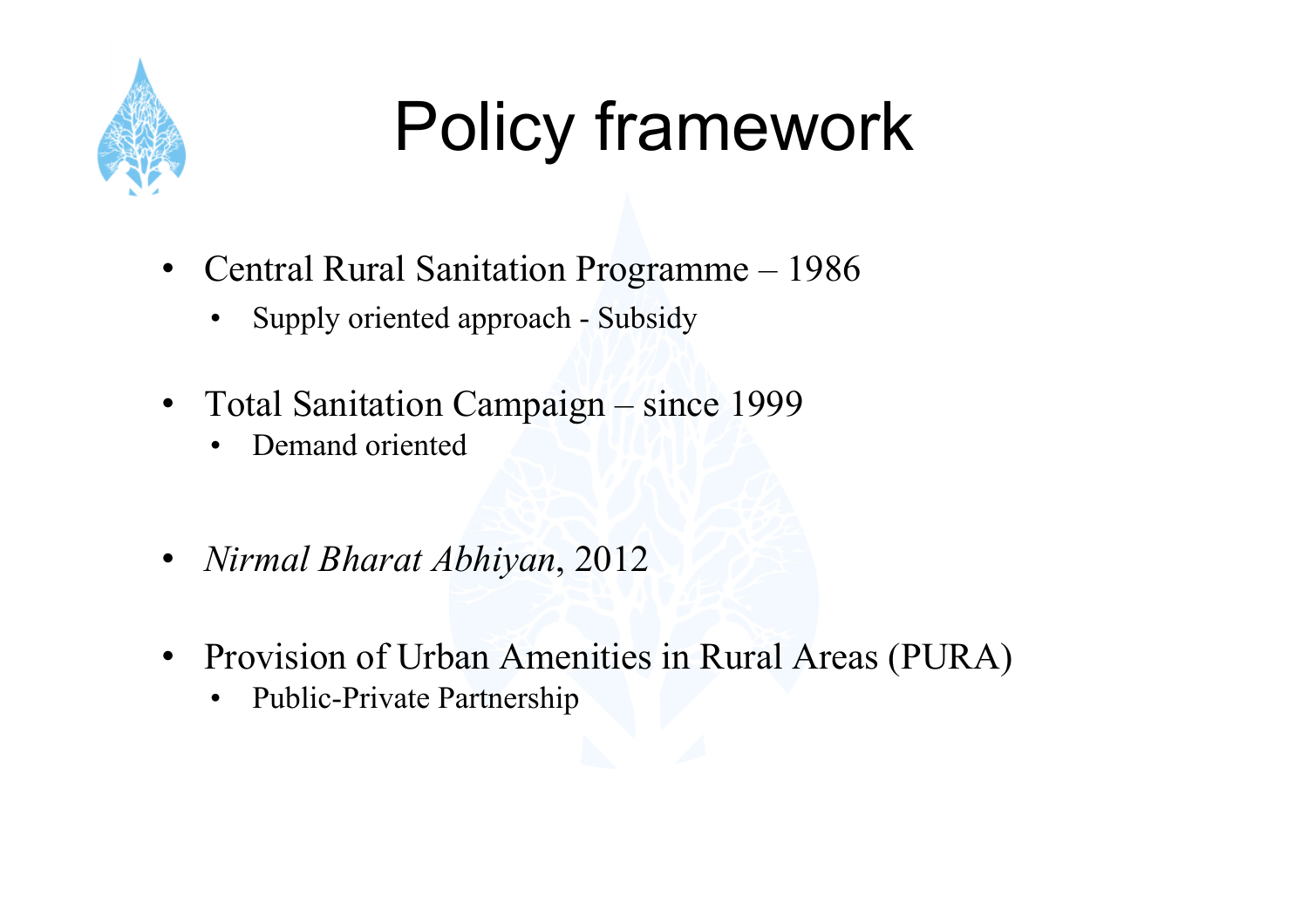

## Policy approach

- From supply to demand
	- Subsidy to incentives
- IEC (Information, Education and Communication)
	- Awareness creation
	- School sanitation
- Incentive mechanism
	- *Nirmal Gram Puraskar*
	- Penalty for open defecation
- Market based approach
- Privatisation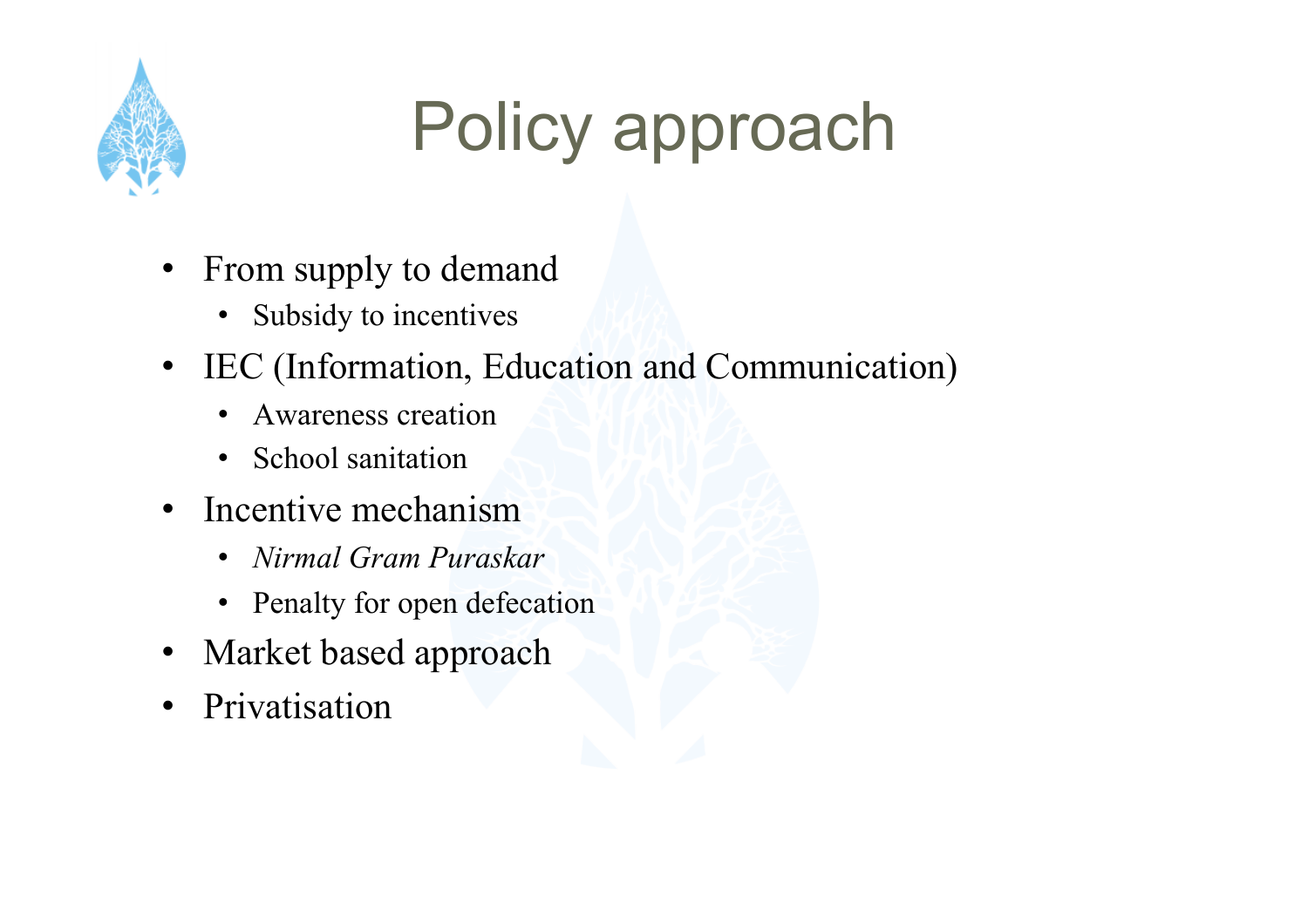

## Institutional framework

| <b>National level</b> | <b>Ministry of Water Supply and</b><br><b>Sanitation</b><br><b>National Drinking Water &amp;</b><br><b>Sanitation Council</b><br><b>Central Pollution Control Board</b>        | Policy making, funding,<br>monitoring, inter-sectoral<br>convergence<br>Prevention and control of pollution |
|-----------------------|--------------------------------------------------------------------------------------------------------------------------------------------------------------------------------|-------------------------------------------------------------------------------------------------------------|
| State level           | <b>Nodal Department/Ministry</b><br><b>State Water and Sanitation Mission</b><br><b>Communication and Capacity</b><br>Development Unit<br><b>State Pollution Control Board</b> | Funding, training, communication<br>campaign, capacity building, M&E<br>Prevention and control of pollution |
| District level        | District Water and Sanitation Mission                                                                                                                                          | Coordination at the district level                                                                          |
| <b>Block level</b>    | <b>Block Resource Centres</b>                                                                                                                                                  | Awareness creation, motivation,<br>mobilisation and training                                                |
| Village level         | Gram Panchayat<br>Village Water Health and Sanitation<br>Committee<br>Swachchhata Doot                                                                                         | Service delivery, implementation of<br>sanitation schemes                                                   |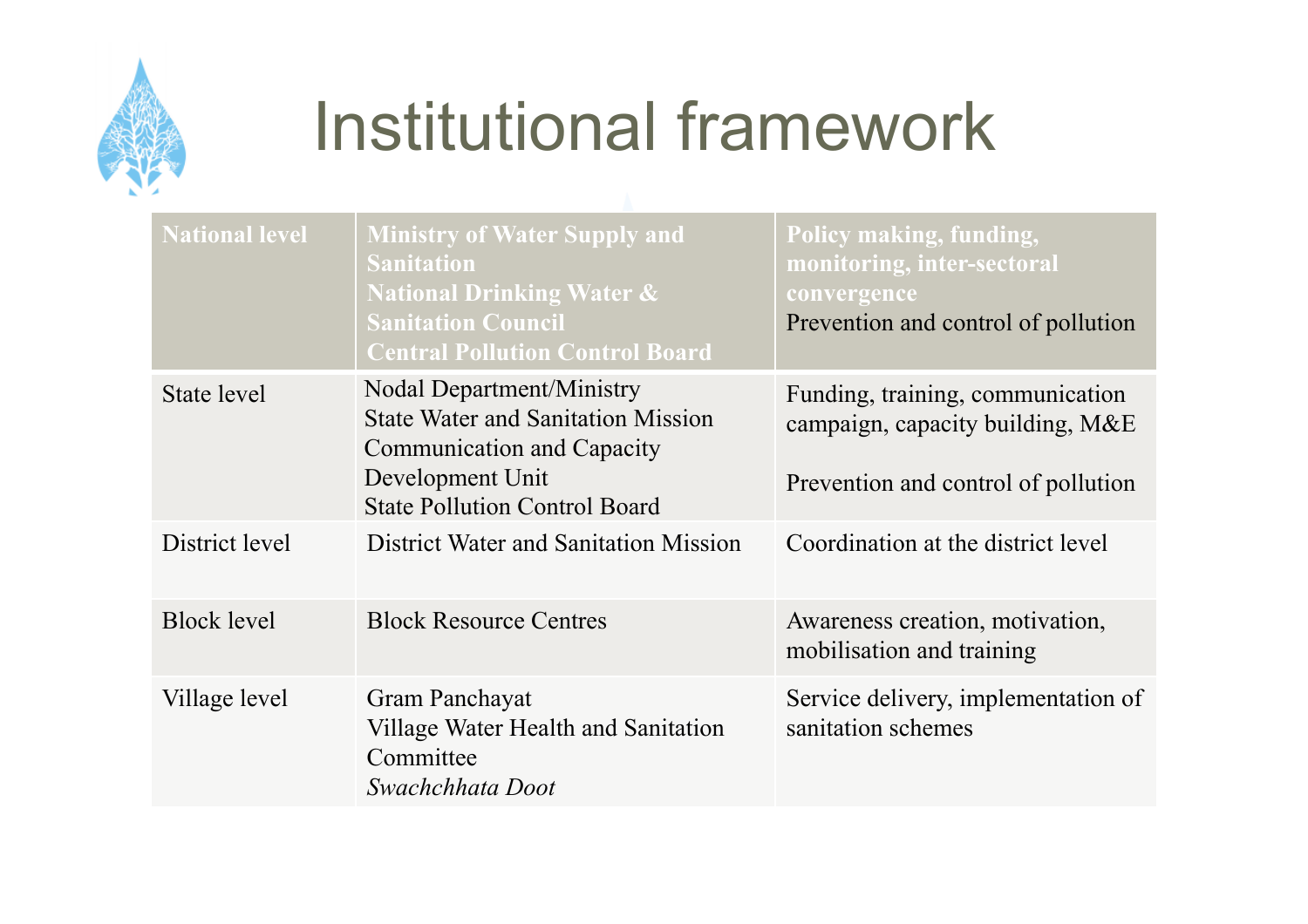

## Law and policy issues

- Statutory recognition of the right to sanitation
	- Right to sanitation –contents and enforceability
	- Government responsibilities (PRI laws and Directive Principle of State policy) – powers and functions; not duties
- Manual scavenging in the sanitation framework
	- Link between manual scavenging and sanitation
	- Proposal for change (NAC recommendation)